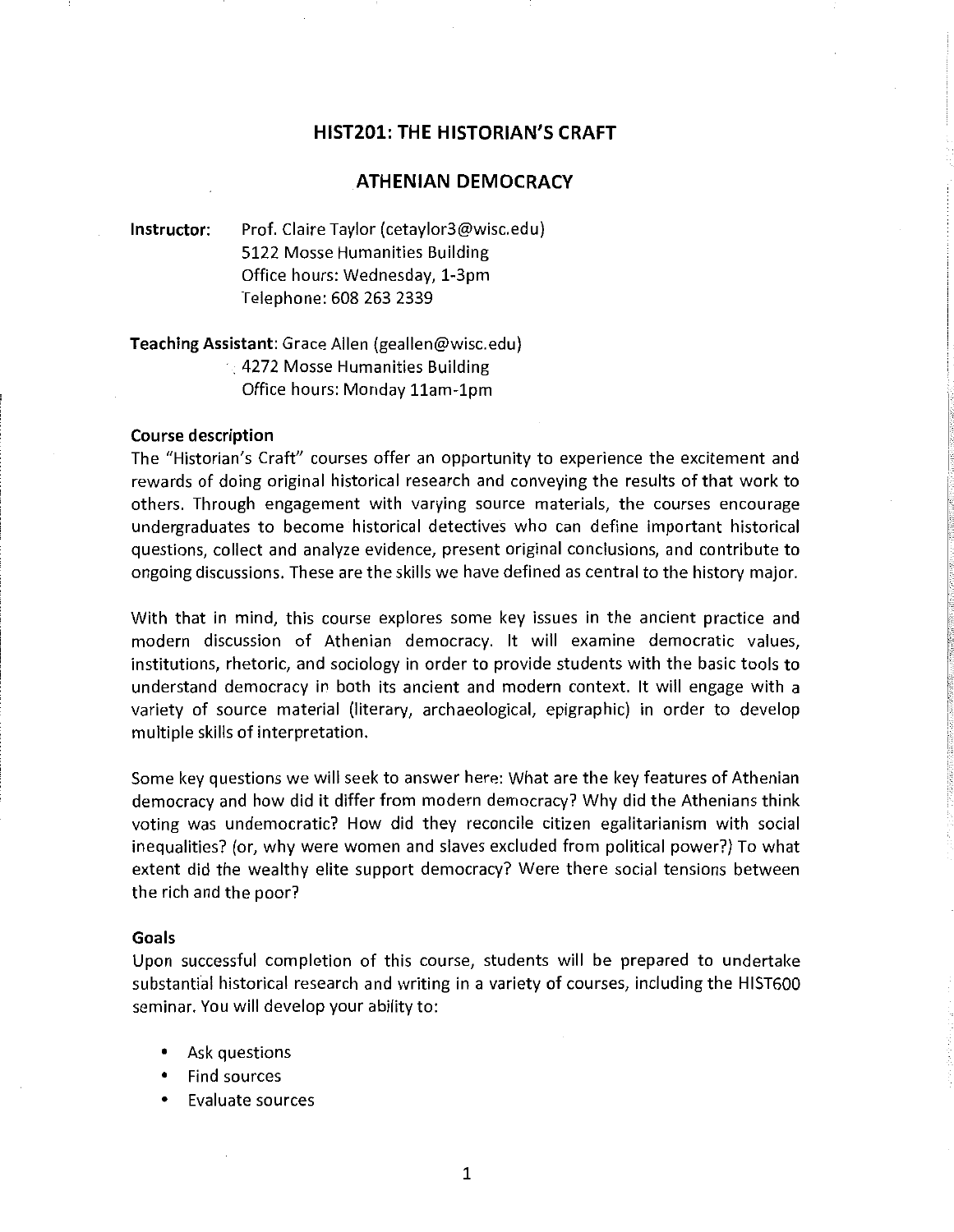- Develop and present an argument
- Identify the contribution of an argument to existing scholarship and plan further research
- Communicate findings effectively

# **Reading**

You will need a copy of:

Robinson, E.W. *Ancient Greek Democracy: Readings and Sources.* Oxford: Blackwell, 2004.

Rampolla, M.L. *A Pocket Guide to Writing in History.* 7th edition. Boston: Bedford/St Martins, 2012

Not compulsory, but recommended as **quick introductions** to the topic: Carey, C. *Democracy in Classical Athens.* Bristol: Bristol Classical Press, 2000. Thorley, J. *Athenian Democracy.* 2nd edition. London: Routledge, 2004.

An indispensable guide to writing:

Strunk, W. and E.B. White. *The Elements of Style.* 4th edition. Boston: Allyn and Bacon, 1999.

And in a bit more depth:

- Hansen, M.H. *The Athenian Democracy in the Age of Demosthenes: Structures, Principles and Ideology.* Oxford: Blackwell, 1991.
- Ober, J. *Mass and Elite in Democratic Athens: Rhetoric, Ideology, and the Power of the People.* Princeton: Princeton University Press, 1989.

#### **Your responsibilities**

All classes are compulsory and will include lectures, discussions, and student-led group activity. The aim of classes are for you to learn, therefore you need to be **active in your own learning.** This means you need to come to class, do the assigned readings, and participate in class activities. If you do this, you will get much more out of the course.

In summary, your responsibilities are to:

- Attend all sessions (or email the professor in advance of any absence)
- Take notes in class and participate in class activities
- Prepare for class by doing the assigned readings
- Prepare the assignments to the best of your ability and submit them by the deadline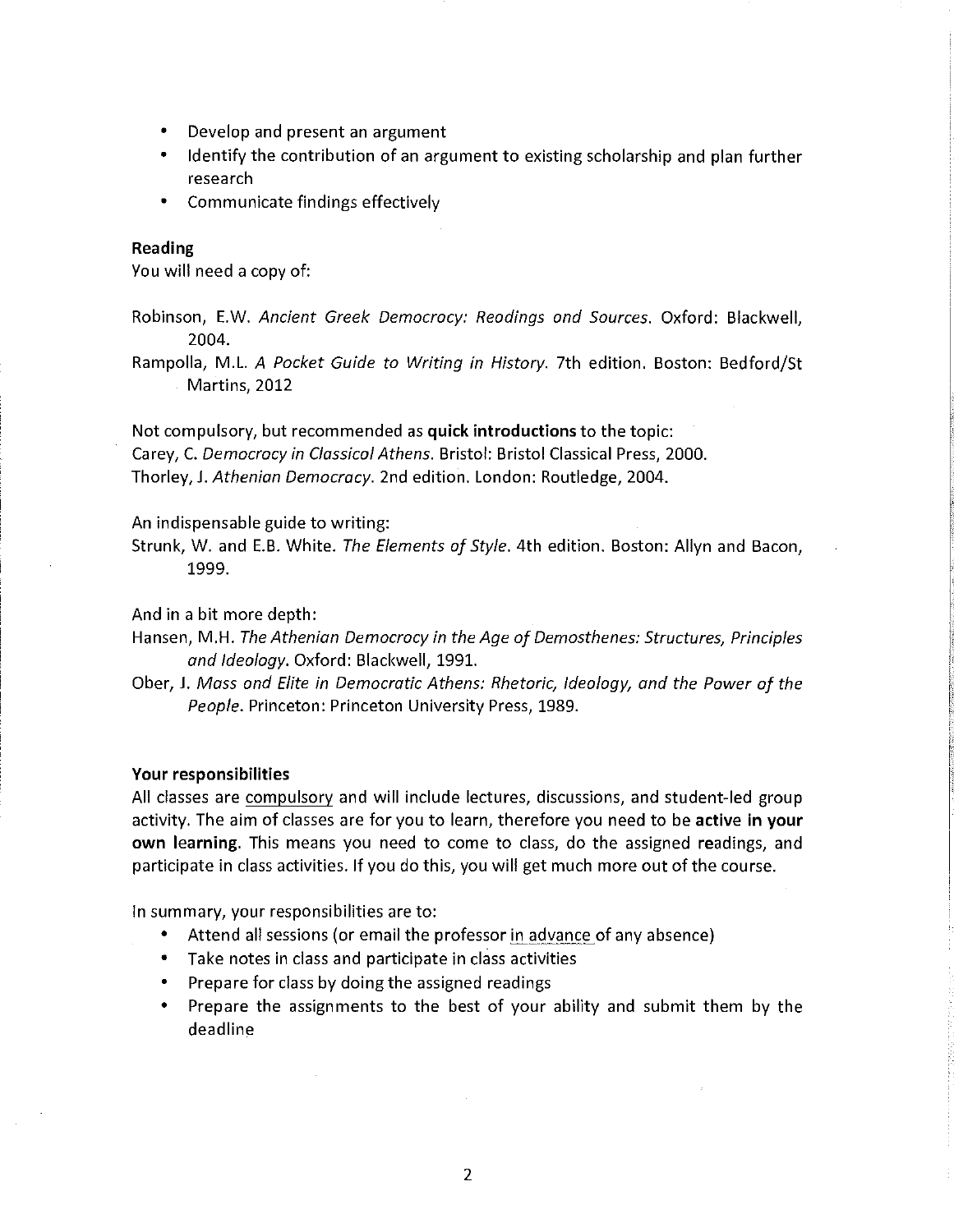# Class topics Week 1: Introduction Wed 3 Sept: Introduction Fri 5 Sept: Athens in the classical period

Reading Robinson 2004: introduction

## Week 2: Democratic theory

Mon 8 Sept: What is democracy? Wed 10 Sept: Democratic values and ideology Fri 11 Sept: Seminar group 1: Pericles' funerary speech

## Seminar reading

*Regardless of which seminar group you are in, you need to do the seminar reading by the Wednesday skills section of the first week in the cycle*  Thucydides 2.34-46: Pericles' funeral speech (on Learn@UW)

## Weekly reading

- Robinson 2004, 45-75 = Morris, I. "The Strong Principle of Equality and the Archaic Origins of Greek Democracy." In *Demokratia: A Conversation on Democracies Ancient and Modern,* edited by J. Ober and C. Hedrick. Princeton: Princeton University Press, 1996, 19-48.
- Liddel, P. "Democracy ancient and modern." In *A Companion to Greek and Roman Political Thought,* edited by R. K. Balot. Oxford: Wiley-Blackwell, 2009, 133-48.

## Week 3: Democratic practice

Mon 15 Sept: Decision making in a direct democracy: the Assembly Wed 16 Sept: Other democratic institutions Fri 18 Sept: Seminar group 2: Pericles' funerary speech

# Weekly reading

Hansen, M.H. *The Athenian Democracy in the Age of Demosthenes: Structures, Principles and Ideology.* Oxford: Blackwell, 1991, ch. 6, 10, 11.

# Week 4: Democratic beginnings

Deadlines: Assignment 1 (Mon 22 Sept, 4pm)

Mon 22 Sept: Solon, Cleisthenes, Ephialtes Wed 24 Sept: The wider Greek context Fri 26 Sept: Seminar group 1: Cleisthenes and the beginnings of democracy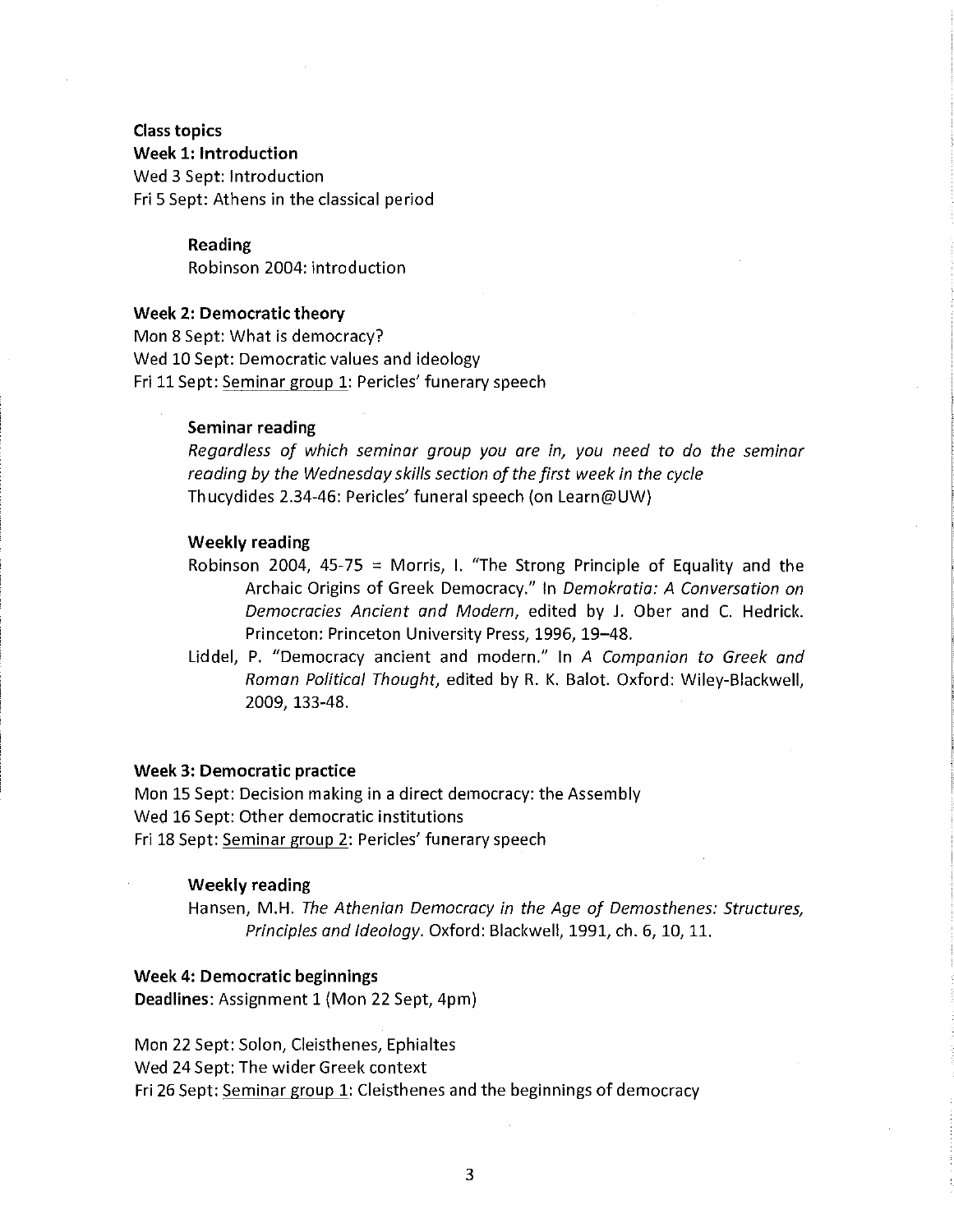#### Seminar reading

Robinson 2004, ch. 2

#### Weekly reading

Andrewes, A. "Kleisthenes' reform bill." *Classical Quarterly* 27.2 (1977): 241-8. Lewis, D.M. "Cleisthenes and Attica." *Historia* 12 (1963): 22-40.

#### Week S: Peoples and places

Mon 29 Sept: Demes and local democracy Wed 1 Oct: Demagogues and leaders Fri 3 Oct: Seminar group 2: Cleisthenes and the beginnings of democracy

#### Weekly reading

Aristophanes, *Knights* [I recommend either the Penguin edition: Aristophanes *The Birds and Other Ploys,* translated by D. Barrett and A.H. Sommerstein or the most recent Loeb edition Aristophanes: Acharnians & Knights, translated by J. Henderson]

Finley, M.I. "Athenian Demagogues." *Past* & *Present* 21 (1962): 3-24.

# Week 6: Anti-democratic dissent

Deadlines: Assignment 2 (Mon 6 Oct, 4pm)

Mon 6 Oct: Critics and criticism Wed 8 Oct: Opposition in action Fri 10 Oct: Seminar group 1: Ideals

#### Seminar reading

Robinson 2004, ch.4

## Weekly reading

Roberts, J.T. *Athens on Trial: The Antidemocratic Tradition in Western Thought.*  Princeton: Princeton University Press, 1994, ch. 3

Ober, J. *Political Dissent in Democratic Athens. Intellectual Critics of Popular Rule.*  Princeton: Princeton University Press, 1998, introduction and ch. 1 (pay particular attention to pp. 27-51)

#### Week 7: A robust democracy? A system in crisis?

Mon 13 Oct: Arginousai, Herms Wed 15 Oct: Socrates Fri 17 Oct: Seminar group 2: Ideals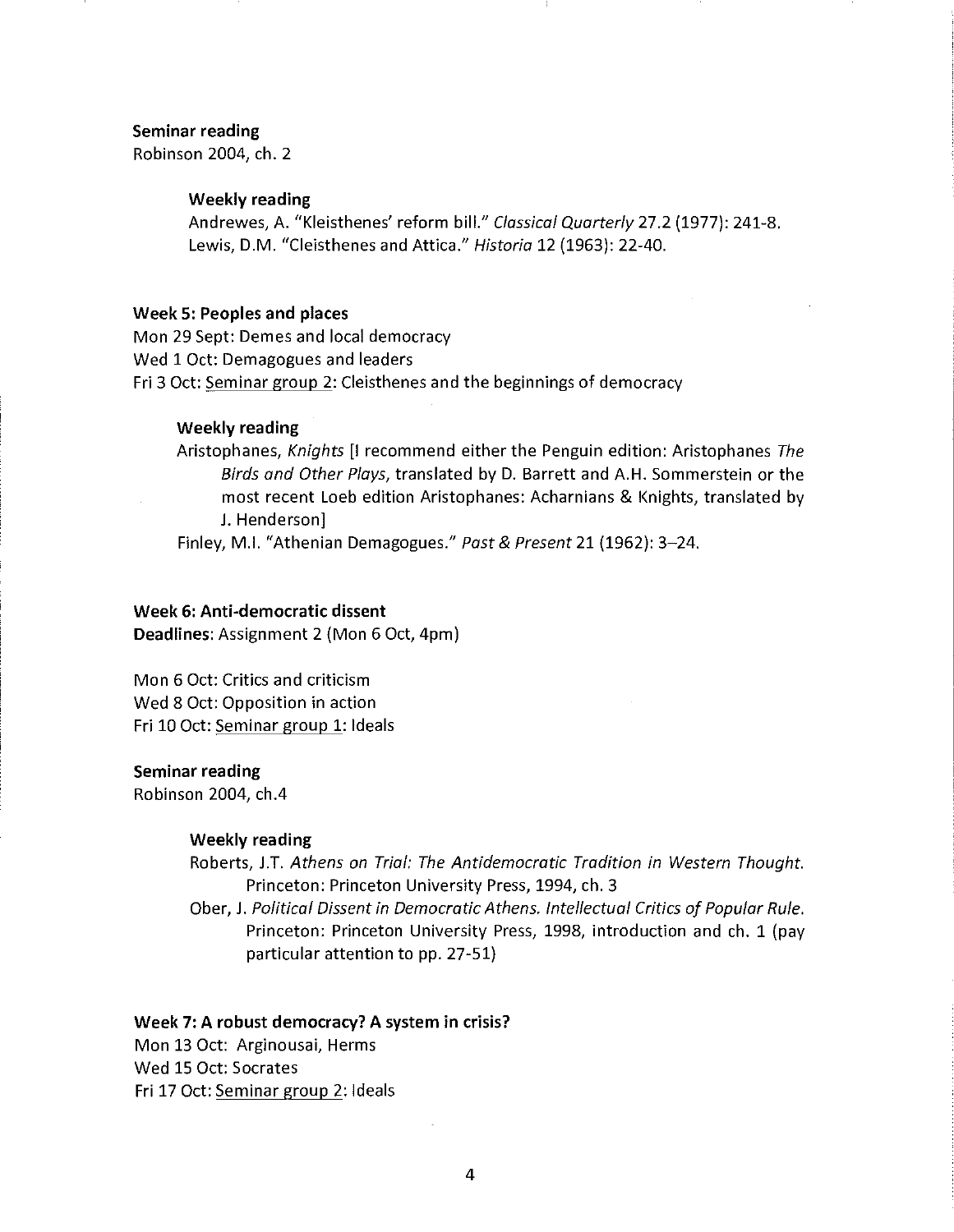Weekly reading

Xenophon, *Hellenica* 1.6.19-7.35 Plato, *Apology*  Thucydides 6.24-32, 60-1

Week 8: Laws, the law-courts and the power of persuasion Deadlines: Draft of assignment 3 (Mon 20 Oct, 4pm)

Mon 20 Oct: The Athenian legal system Wed 21 Oct: Approaching forensic evidence Fri 24 Oct: Seminar group 1: Who ran democratic Athens?

# Seminar reading

Robinson 2004: ch. 5

## Weekly reading

Ober, J. *Mass and Elite in Democratic Athens: Rhetoric, Ideology, and the Power of the People.* Princeton: Princeton University Press, 1989, ch 3, 7. Todd, S.C. "The Use and Abuse of the Attic Orators." *Greece and Rome* 37 (1990): 159-78.

#### Week 9: No classes

Mon 27-Fri 31 Oct: Individual meetings with instructors

#### Week 10: Democratic participation

Deadlines: Revised assignment 3 (Mon 3 Nov, 4pm)

Mon 3 Nov: The demos

Wed 5 Nov: The wealthy

Fri 7 Nov: Seminar group 2: Who ran democratic Athens?

#### Weekly reading

Sinclair, R.K. *Democracy and Participation in Athens*. Cambridge: Cambridge University Press, 1988, ch. 5.

Ober, J. *Mass and Elite in Democratic Athens: Rhetoric, Ideology, and the Power of the People.* Princeton: Princeton University Press, 1989, ch. 4-6

Ober, J. *Democracy and Knowledge. Innovation and Learning in Classical Athens.*  Princeton: Princeton University Press, 2008, ch. 4

### Week 11: Equality and inequality

Deadlines: Assignment 4 (Wed 12 Nov, 4pm)

Mon 10 Nov: Democracy and slavery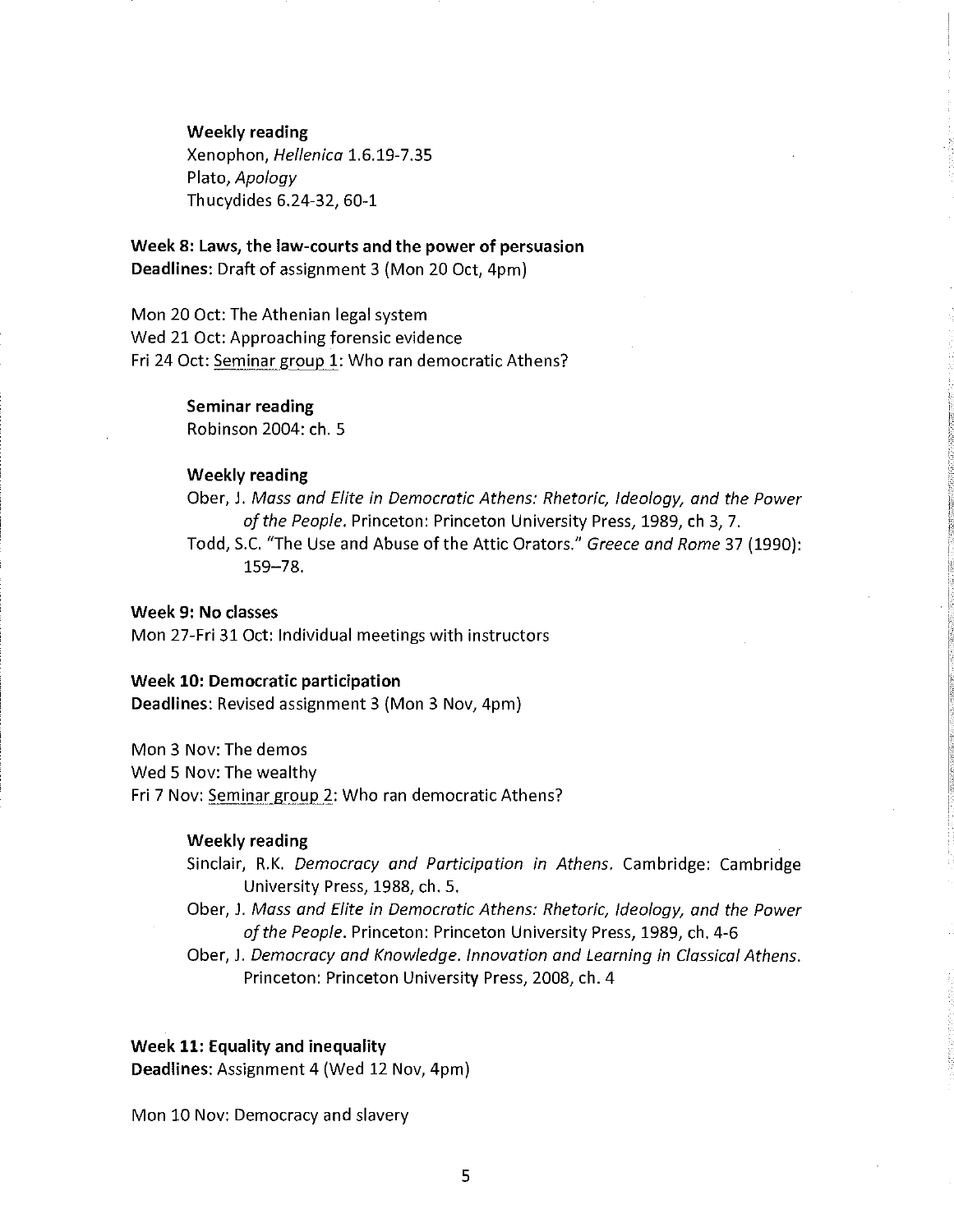Wed 12 Nov: Free non-citizens Fri 14 Nov: Seminar group 1: Inclusion and exclusion

#### Seminar reading

Robinson 2004, ch. 6

## Weekly reading

Patterson, C. "Other Sorts: Slaves, Foreigners, and Women in Periclean Athens." In *The Cambridge Campanion to the Age of Pericles*, edited by L.J. Samons. Cambridge: Cambridge University Press, 2007, 153-78.

Vlassopoulos, K. "Free Spaces: Identity, Experience, and Democracy in Classical Athens." *Classical Quarterly* 57 (2007): 33-52.

Blok, J. "Citizenship, the Citizen Body, and its Assemblies." In *A Companion to Ancient Greek Government,* edited by Hans Beck. Oxford: Wiley-Blackwell, 2013, 159-75.

#### Week 12: Democracy evolving

Mon 17 Nov: Fifth- and fourth-century democracy compared Wed 19 Nov: Fifth- and fourth-century democracy compared Fri 21 Nov: Seminar group 2: Inclusion and exclusion

## Weekly reading

- Davies, J.K. "The fourth-century crisis: what crisis?" In *Die athenische Demokratie im 4. Jahrhundert v. Chr. Vollendung oder Verfall einer Verfassungsform ?,*  edited by W. Eder. Stuttgart: Steiner, 1995, 29-39.
- Rhodes, P.J. "Political activity in classical Athens." *Journal of Hellenic Studies* 106 (1986): 132-44.
- Taylor, C. "A new political world." In *Debating the Athenian Cultural Revolution,*  edited by R. Osborne. Cambridge: Cambridge University Press, 2007, 72- 90.

#### Week 13: The archaeology of democracy

Mon 24 Nov: Democracy and material culture Wed 26 Nov: No class: work on essays Fri 28 Nov: Thanksgiving break: no class

# Week 14: Evaluating ancient democracy Deadlines: Assignment 5 draft (Mon 1 Dec, 4pm)

Mon 1 Dec: Hellenistic democracy Wed 3 Dec: The reception of Athenian democracy Fri 5 Dec: Democracy: good or bad?